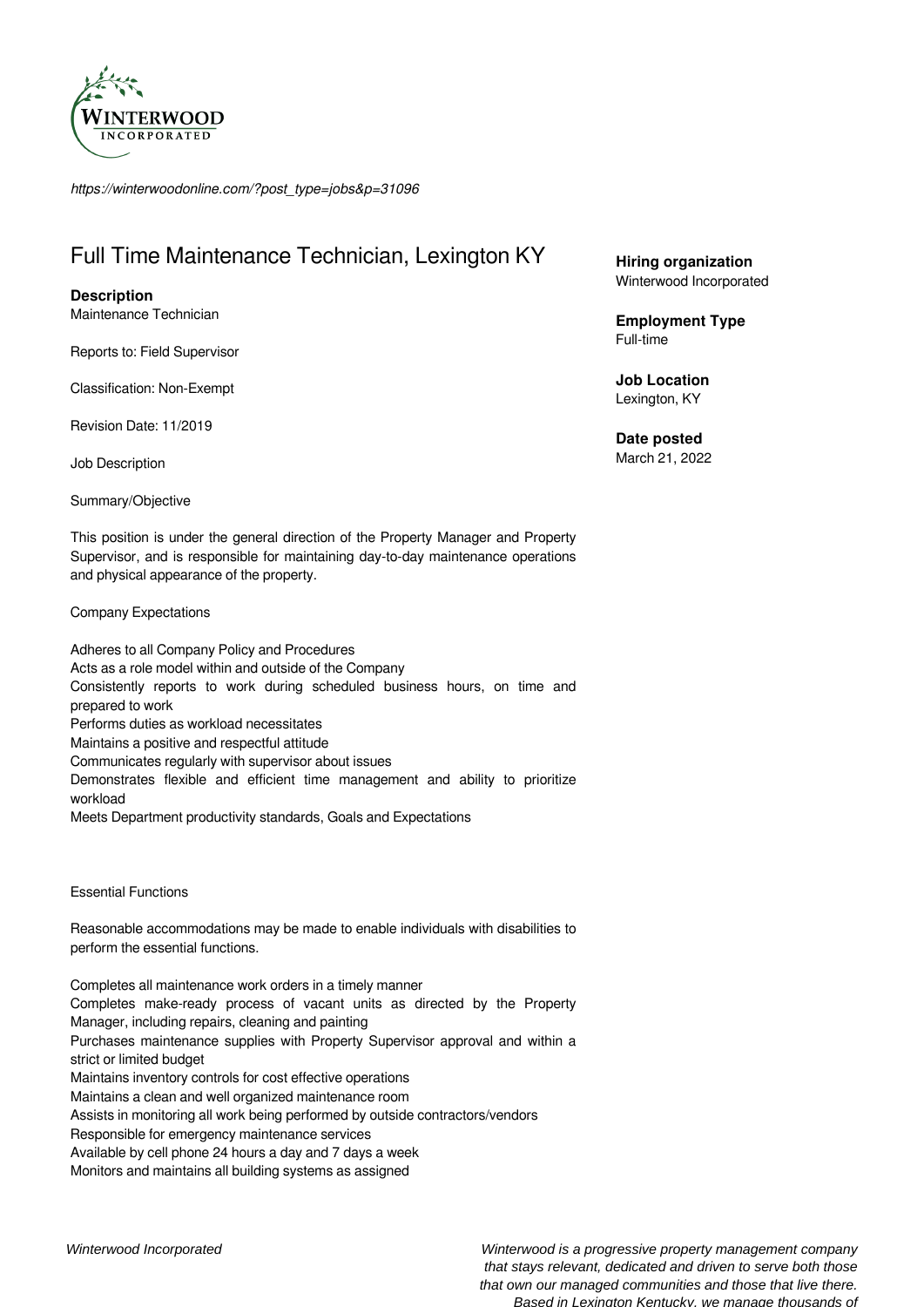Inspects grounds daily for needed repairs such as gutters, downspouts, roofing, siding, water leaks, HVAC units, etc.

Daily trash pickup on complex grounds, including curbs, landscaping, and dumpster areas.

Oversees and logs monthly examination of each unit, including smoke detectors Keeps sidewalks, stairs and parking lots free of snow and ice and updates the snow and ice removal logs

Conducts and logs quarterly replacements or cleaning of furnace filters

Completes payroll time sheets daily

Coordinates special projects as directed by the Property Manager, Property Supervisor and Owner and completed duties as assigned

Responsible for alerting the Property manager of any unusual occurrences and/or damages on property.

Supervisory Responsibility

Not Applicable

### Work Environment

Regularly works indoors and outdoors. Occasionally work with toxic or caustic chemicals such as petroleum products, degreasers, and sprays. Frequently exposed to risk of electrical shock, mechanical hazards, explosive hazards, burn hazards, chemical hazards. Meet deadlines with severe time constraints. Moderate noise level. Frequently exposed to wet and/or humid conditions; fumes or airborne particles; outside weather conditions; extreme cold; extreme heat.

#### Physical Demands

The physical demands described here are representative of those that must be met by an employee to successfully perform the essential functions of this job. While performing the duties of this job, the employee is required to stand; walk; sit; use hands to finger, handle, or feel objects, tools or controls; reach with hands and arms; climb stairs; talk or hear. The employee must occasionally lift or move office products and supplies, up to 25-50 pounds. Exposed to weather conditions prevalent at the time. Moderate noise level.

#### Position Type/Expected Hours of Work

This is a full-time position. Days and hours of work are Monday through Friday, 8:30 a.m. to 4:30 p.m.

**Travel** 

Travel in this role is minimal.

Preferred Education and Experience

Winterwood Incorporated Winterwood is a progressive property management company that stays relevant, dedicated and driven to serve both those that own our managed communities and those that live there. Based in Lexington Kentucky, we manage thousands of